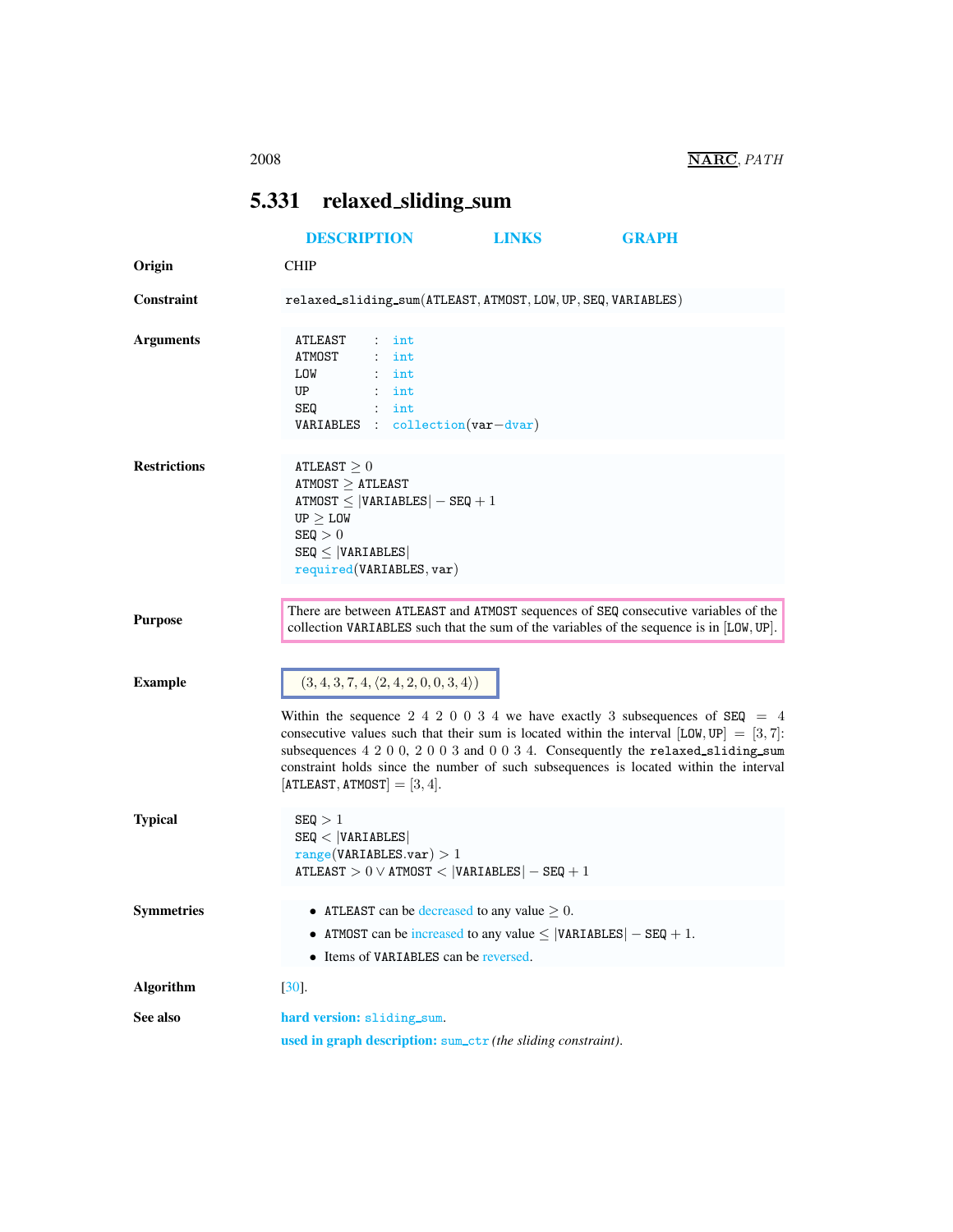## <sup>20000128</sup> 2009

Keywords characteristic of a constraint: hypergraph. combinatorial object: sequence. constraint type: sliding sequence constraint, soft constraint, relaxation.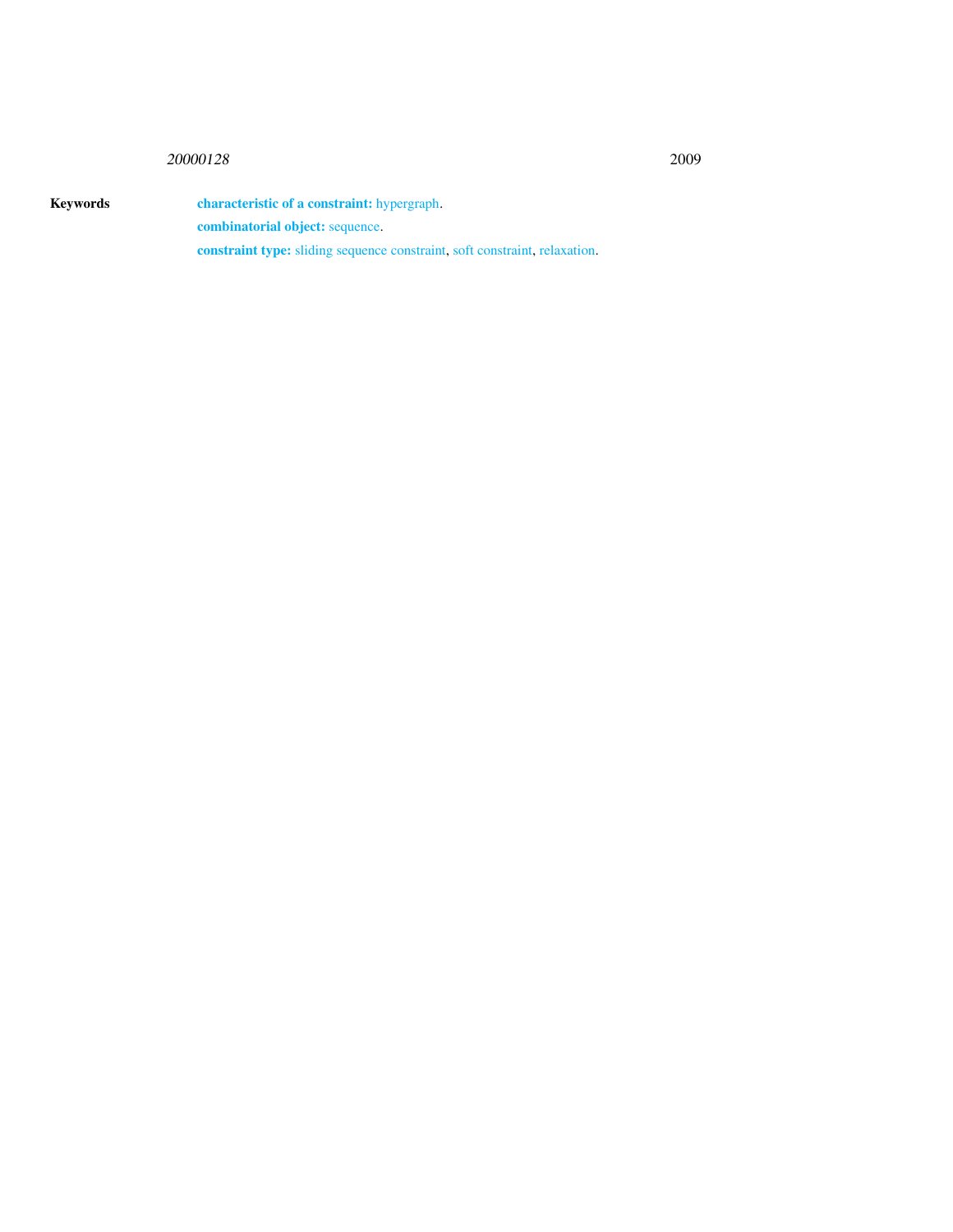<span id="page-2-0"></span>

| VARIABLES                                                                                 |
|-------------------------------------------------------------------------------------------|
| $PATH \rightarrow$ collection                                                             |
| <b>SEQ</b>                                                                                |
| $\bullet$ sum_ctr(collection, $\geq$ , LOW)<br>$\bullet$ sum_ctr(collection, $\leq$ , UP) |
| $\bullet$ NARC > ATLEAST<br>$\bullet$ NARC $<$ ATMOST                                     |
|                                                                                           |

Graph model Parts (A) and (B) of Figure [5.661](#page-2-1) respectively show the initial and final graph associated with the **Example** slot. For each vertex of the graph we show its corresponding position within the collection of variables. The constraint associated with each arc corresponds to a conjunction of two sum ctr constraints involving 4 consecutive variables. In Part (B), we did not put vertex 1 since the single arc constraint that mentions vertex 1 does not hold (i.e., the sum  $2 + 4 + 2 + 0 = 8$  is not located in interval [3, 7]). However, the directed hypergraph contains 3 arcs, so the relaxed sliding sum constraint is satisfied since it was requested to have between 3 and 4 arcs.



<span id="page-2-1"></span>Figure 5.661: (A) Initial and (B) final graph of the relaxed sliding sum $(3, 4, 3, 7, 4, \langle 2, 4, 2, 0, 0, 3, 4 \rangle)$  constraint of the Exam**ple** slot where each ellipse represents an hyperedge involving  $SEQ = 4$  vertices (e.g., the rightmost ellipse represents the constraint  $0 + 0 + 3 + 4 \in [3, 7]$ )